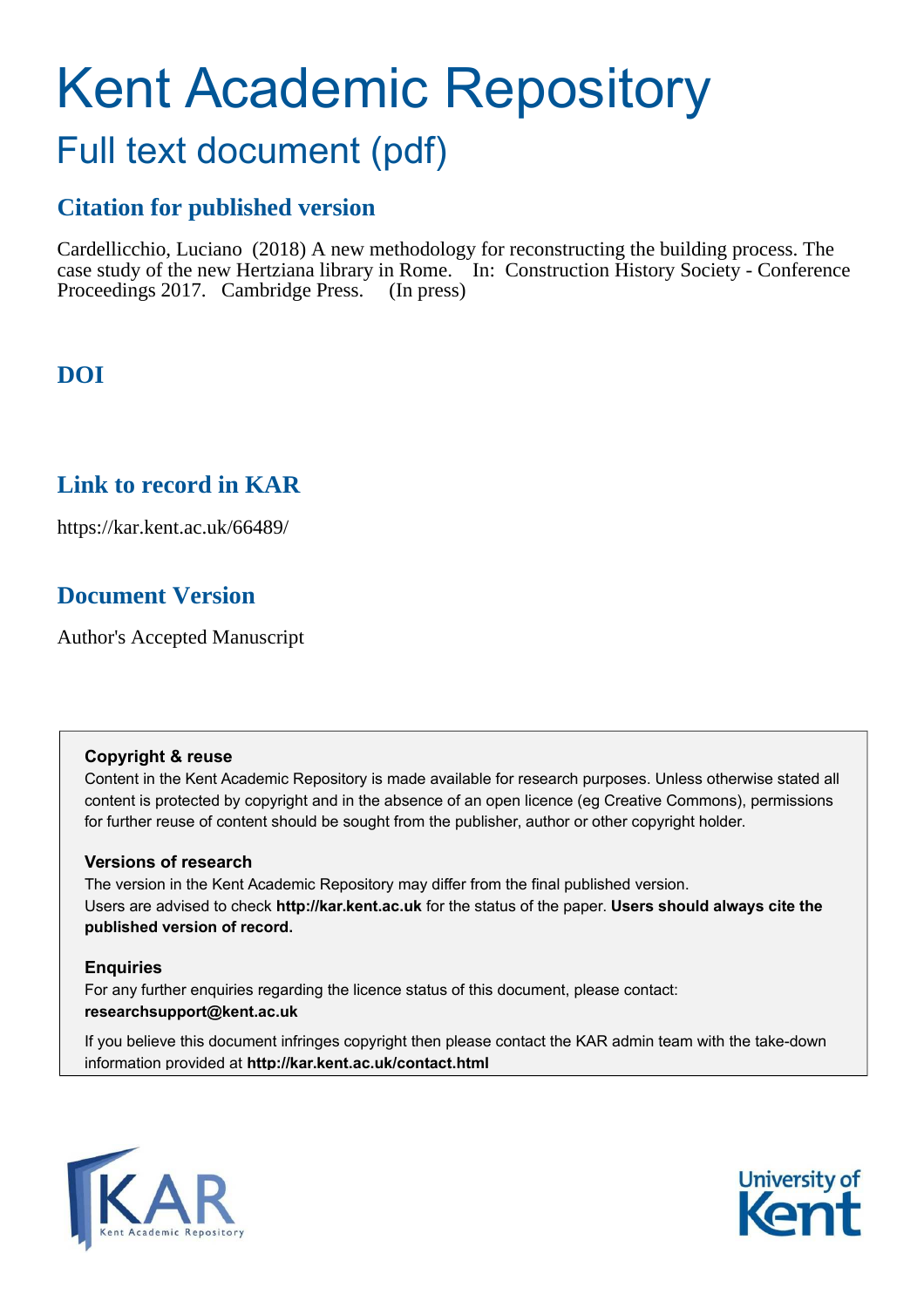## **The Italian engineering contribution in the technical development of the new Hertziana Library by Juan Navarro Baldeweg.**

Dr Luciano Cardellicchio, University of Kent

## **Introduction**

Between 2003 and 2012, the New Bibliotheca Hertziana (Max-Planck Institute for the Art History) was built on the site of the garden of Federico Zuccari's sixteenth-century house in the historic urban fabric of Rome. The project aimed to demolish a 1960s building in the centre of Rome keeping its facades and constructing between them a more efficient, safer and more spacious building. The non-standard development of this conservation project led to the invention of several bespoke technical solutions and advanced conservation procedures. This innovative and bold construction process was developed by a pioneering engineering approach. The outcome of this experimental case study extends the building itself, having an impact on new developments in historical environments constrained by archaeological remains.

Despite the foreign origin of the architect, the structural development of this building was entirely carried on by Italian engineers who relied on the ability of crafting the construction process as a unique case study. The structural engineers involved in this project were: Alberto Parducci, Alfredo Marimpietri, Marco Mezzi e Sergio Oliviero. Despite the ambition of the project, they were able to collaborate with the architect at the 'technical design development' stage, delivering a complete new structural design without interfering with the aesthetics of the scheme, which remained untouched.

The archaeological and historical constraints, together with the complexity of demolishing and rebuilding in the centre of Rome, forced the engineers to adapt the idea of a post-tensed ribbed concrete bridge as a major building support for preserving the archaeological ruins scattered underneath the building. The structural invention allows the new building to fly over the ancient ruins without resting on the archaeological remains.

This paper aims to retrospectively discuss the contribution of the structural engineers in delivering this challenging conservation project in central Rome, analysing how the new structural systems was developed, and how it was built. The ultimate aim is to disseminate an untold story, which can unlock the potential impact of this case study for similar

1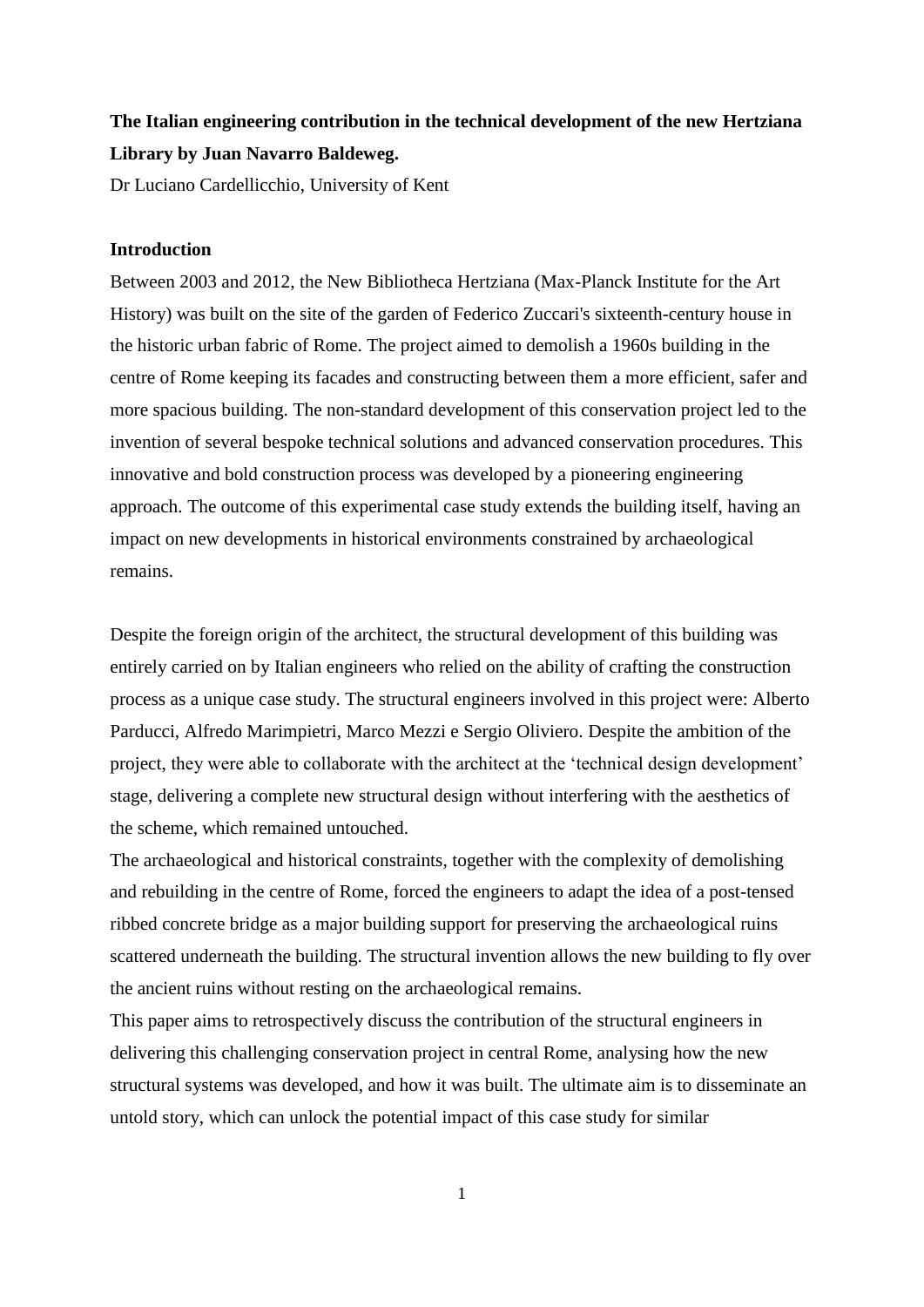constructions. This case study is generally unknown. The author of this paper delivers the major research contributions on the subject<sup>1</sup>.

#### **The research environment**

This paper stems from the research project entitled 'New building strategies for contemporary development on archaeological sites'. This project started with implementing the PhD thesis 'The New Hertziana Library: the design proposal and its construction' (Cardellicchio, 2007) awarded at the Faculty of Engineering of University of Rome Tor Vergata. During the early 1990s, substantial public investment was budgeted to modernise the cultural offer, the business assets and sport infrastructures in the city of Rome. This decision led to a glorious season marked with several architectural competitions aiming to provide Rome with new spaces to house innovative cultural offers, thriving new businesses and international sporting events. This strategy, politically developed and coordinated at both national and city level, gave Rome new contemporary structures such as the auditorium 'Parco della Musica' by Renzo Piano and the MAXXI museum by Zaha Hadid. Following this strategy, a great number of construction sites opened for erecting buildings designed by the famous foreign architects who worked in the eternal city for the very first time.

Between 1999 and 2009, during this new era of contemporary development, the PhD programme 'Architecture and Construction' of the School of Engineering at University Tor Vergata, started to instruct a new series of PhD research projects based on monitoring the construction process of these new city assets. The programme's board comprised the famous architectural historian prof. Claudia Conforti,<sup>2</sup> designer and academic prof. Vittorio De Feo,<sup>3</sup> and was led by ERC award winning prof. Sergio Poretti.<sup>4</sup> The aims of these research projects were (Fig. 1):

- To investigate the unique technical development of these buildings distinguished by cutting-edge design solutions;
- To critically evaluate the technical understanding of the designers and assess qualitatively their modus operandi on site;
- To measure the contributions of the different professionals such as the structural and construction engineers to the final aesthetics of the building;
- To understand the degree of adaptability of the local labour (skilled and non-skilled) asked to construct non-standard design requirements;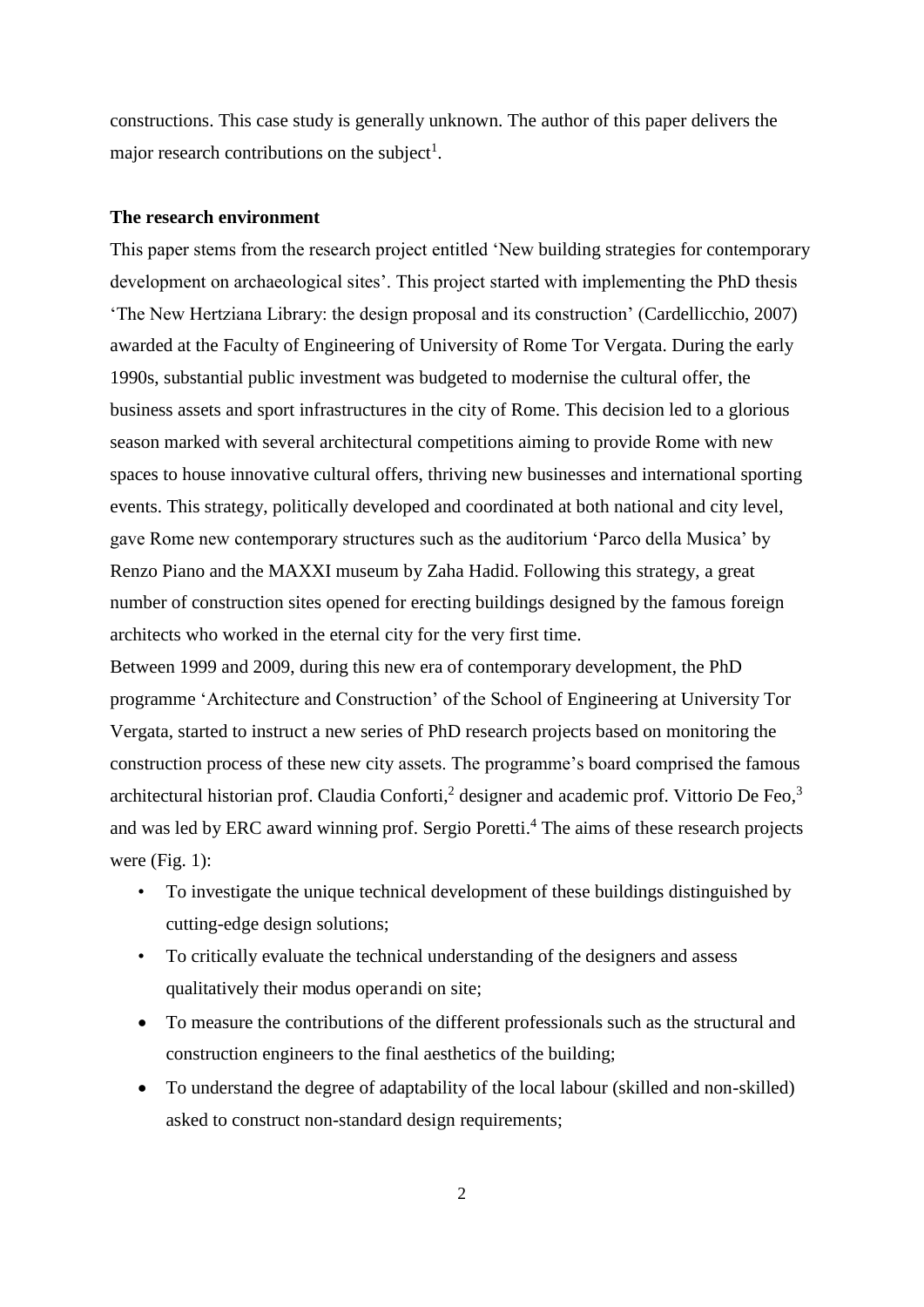- To record the knowledge created during the technical development and the construction process of these buildings such as new techniques, new policies, new materials and new components;
- To investigate the intellectual value of the building process of each building mapping the design modifications during the whole process stage after stage, from the first sketch to the completion of the buildings.

The degree of accomplishment of these PhD theses depended on the positive willingness of the architects, engineers and general contractors in making data available. In the case of thePhD thesis about the new Hertziana Library, the client (Max Planck Institute in Munich) and all the professionals involved fully supported the research project.

#### **Methodology**

The methodology developed and refined for this research project is based on the following steps:

a) Correlative Analysis between Technical Annotations (TA) and Aesthetic Architectural Components (AACs) in the early sketches, physical study models and competition drawings of the project for the new Hertziana Library to assess the quality and the quantity of technical information delivered by the architect and identify the starting point of the technical design process;

b) Comparative Analysis of drawings submitted at different work stages: to identify the changes occurred to the AACs after the technical development; to define the immovable and changeable characteristics of the design throughout the process. Categorising the changes occurred to the scheme by cause;

c) Interviews with key professional figures who contributed to the development of these buildings, such as Enrico Da Gai (project lead, Rome team), Fernando Pinos (project lead, Madrid team), structural engineers Alberto Parducci, Alfredo Marimpietri and construction manager Gennaro Esposito.

d) Historical analysis of the construction process through archival investigations of pictures from the building site, minutes from meetings and technical reports;

e) Empirical observation to collect data for mapping the type of labour used and the quality of the information flow between architects, engineers and builders;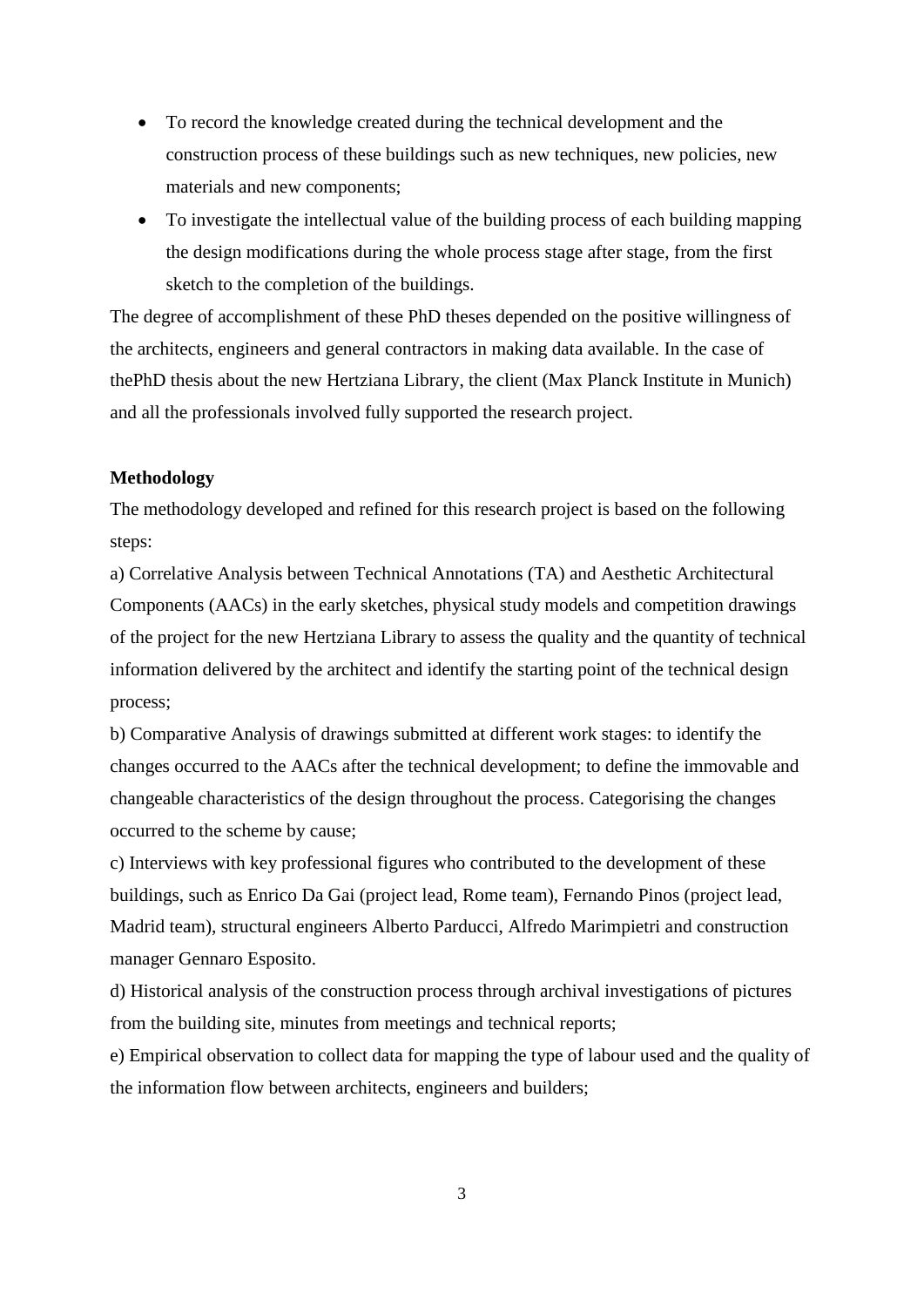The accessibility of the data was possible thanks to the generosity of all the professionals involved in the process and of the client, the Max Planck Institute in Rome, which strongly supported this research project.

### **The reason of the intervention**

The Hertziana Library is the Rome-based Italian art history research branch of the Max Planck organisation for the promotion of science in Munich. It is located in the urban peninsula of the sixteenth-century district between via Sistina and via Gregoriana, abutting Trinità dei Monti, near Piazza di Spagna and the Spanish Steps. The institution houses a sequence of three buildings side by side: Palazzo Zuccari, the Neubau and Palazzo Stroganoff. Palazzo Zuccari was designed by the famous painter Federico Zuccari for his workshop and residence and it was expanded and remodelled many times over the centuries. Following that, the Neubau (New Building) is an offspring of the old garden of Palazzo Zuccari following continuous, uncontrolled additions that took place in the last century to increase the storage space for bookshelves. The urban peninsula terminates with the nineteenth-century Palazzo Stroganoff. While the two historic buildings are used to house research workstations and offices, the Neubau contains the library, which contains 270,000 volumes.This substantial number of books is the result of the general growth of research activities of the Bibliotheca during the second half of the twentieth century, where a general climate of economic expansion was appreciated.

The first physical expansion of the library occurred between 1962 and 1966, when the small old buildings erected within the former garden of Palazzo Zuccari were demolished, to be replaced by a modern building providing additional storage room for books and new reading rooms. Designed by architect Silvio Galizia, the project of this modern building aimed to unify the scattered blocks built inside the original garden into a new structure called (for that reason) Neubau. During the construction of this building, important archaeological remains were found underneath the site. They consisted of a series of roman retaining walls dated between the first century BC and the first century AD. The archaeological investigation highlighted that these walls were occupying, in fact, the whole footprint of the former garden of the Palazzo Zuccari, extending up to the point where the Spanish Steps is today.<sup>5</sup>

In 1984, the first fire prevention regulations came into force in Italy. Following these new standards the library showed its complete inadequacy with storage areas entirely opened to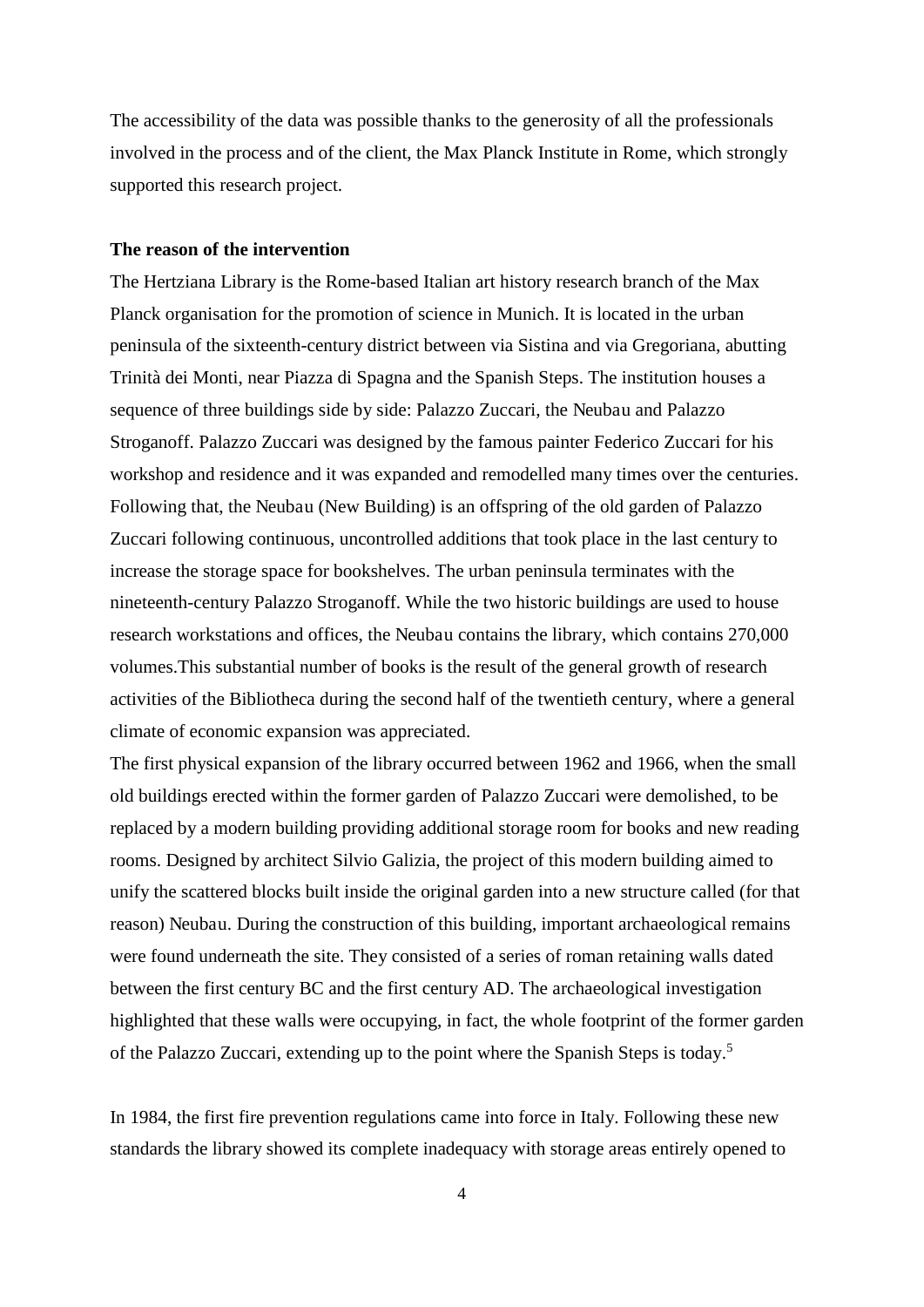the only internal staircase of the building. In 1990, the Max Planck Institute commissioned a feasibility study to upgrade the building in compliance with the fire safety legislation. Unfortunately, the upgrading project would have resulted in a substantial loss of storage space for books, which would have jeopardised the library's long-term feasibility. The complete inadequacy of the building complex, from the viewpoint of fire safety, was confirmed in the mid-1990s when the Fire Department threatened to close the institutions; furthermore, the impossibility of increasing its long-term book capacity eventually sounded the death knell of the building in 1994.

Hans F. Zacher (General Director of Max-Planck Estates Department) with the recommendation of Professor Christoph Luitpold Frommel (Executive Director of the Bibliotheca) decided upon a different programme of refurbishment. Zacher and Frommel called for the demolition of the Neubau except for the historic facades, and the commission, through a limited design competition, of a new project that would ensure compliance with modern safety standards as well as enhanced library capacity. The winner of the competition was the Spanish architect Juan Navarro Baldeweg.<sup>6</sup>

#### **The difficult path towards the construction**

Immediately after the announcement of the winner, the institute faced two major problems which delayed the start of the construction for almost eight years. The first issue was legislative; the second one was archaeological. One year after the competition, nothing happened. The director of the Institute, Frommel, had to struggle tenaciously and stubbornly against the juridical lack of the City Council in terms of specific procedures that allowed the reconfiguration of the Hertziana Library. No building policy was in place to approve the demolition and reconstruction of a building (erected mainly during the 1960s) in the middle of the historic centre of the city, in violation of the specifications of the General Zoning Plan which provides only 'conservation, restoration or refurbishment' for new development in that area. The Building Commission would have never approved a project based on the total demolition of a building just a few metres from Piazza di Spagna and its reconstruction, in line with a project that did not yet have the detailed drawings required to comply with current building regulations. The legislative issue was solved with the assistance of the Roman architect Enrico Da Gai, appointed by the Max-Planck Institute to untie the bureaucratic knots for approval of the project. The procedure agreed with the Council was a 'Urban Restoration Plan' that, signed jointly by Da Gai for the Bibliotheca Hertziana and architect Paolo Riccetti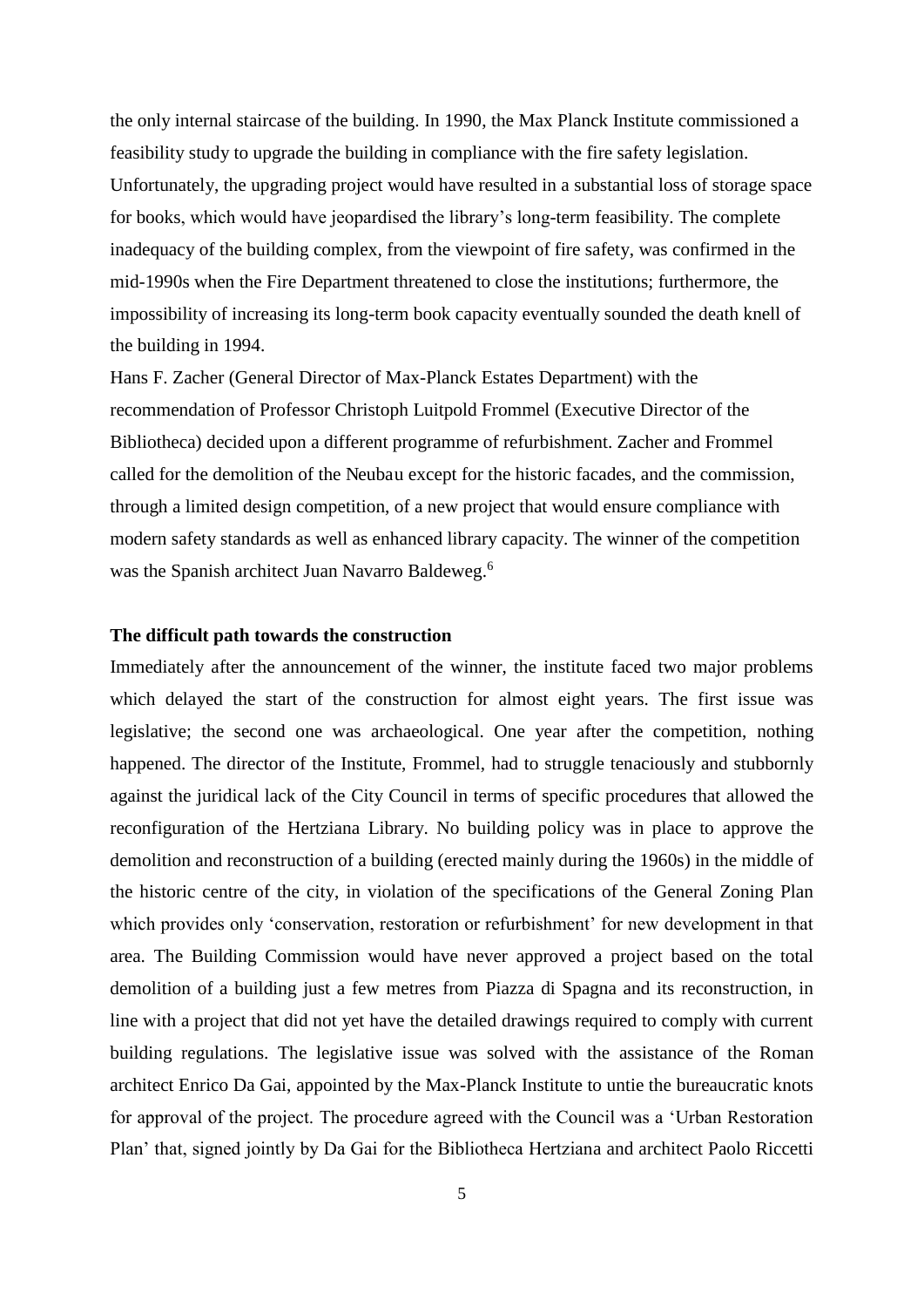for the City of Rome, allowed the demolitions of the buildings erected in the former garden of Palazzo Zuccari.

Following approval of the planning matters, the institute had to deal with the second issues related to the technical development of the project: the presence of substantial archaeological remains underneath the whole footprint of the Neubau.

To allow the construction of the new library and preserve the archeological ruins in compliance with the Italian law of archeological conservation a groundbreaking structural project was conceived. The team of engineers in charge of the structural development included Prof Alberto Parducci, at that time full Professor of Structural Engineering at the University of Perugia, Marco Mezzi, Associate Professor of Structural Engineering at the University of Perugia, Sergio Oliviero, full Professor of Geotechnical Engineering at the University of La Sapienza and Alfredo Marimpietri, structural engineer with an extensive experience on-site. Da Gai who, after achieving the right of demolition for the old building, was appointed project leader and technical designer for the whole development process of the library, managed the coordination between the team of engineers and the main architectural office in Madrid (Juan Navarro Baldeweg Asociados).<sup>7</sup>

This coordination between the technical team and the main designer led to a solution where the project submitted at the competition stage remained unaltered. The new structural project only modified the three underground floors, which were redesigned to permit the installation of a large structural device conceived by Da Gai, designed, and developed by Parducci and Marinpietri. The project was to support the new building with a bridge system able to span for 26 metres over the archeological ruins, resting only on two narrow strips of land (1.5 metres wide) outside the historical facades (Fig. 2).

The major component of this bridge system is a three metres deep ribbed platform in reinforced concrete, shaped with pre-stressed concrete ribs aligned along the primary way of spanning, between via Sistina and via Gregoriana. Along the historic facades, two long series of piles were then designed to support the platform and transfer the substantial gravitational and lateral loads to the ground. On top of this platform a steel frame structure was considered the most feasible to overcome the inaccessibility of the site area restricted by its surrounding historic urban fabric.

In order to meet the design requirement, the platform was carefully shaped to support the building without modifying the position of the load-bearing columns decided at the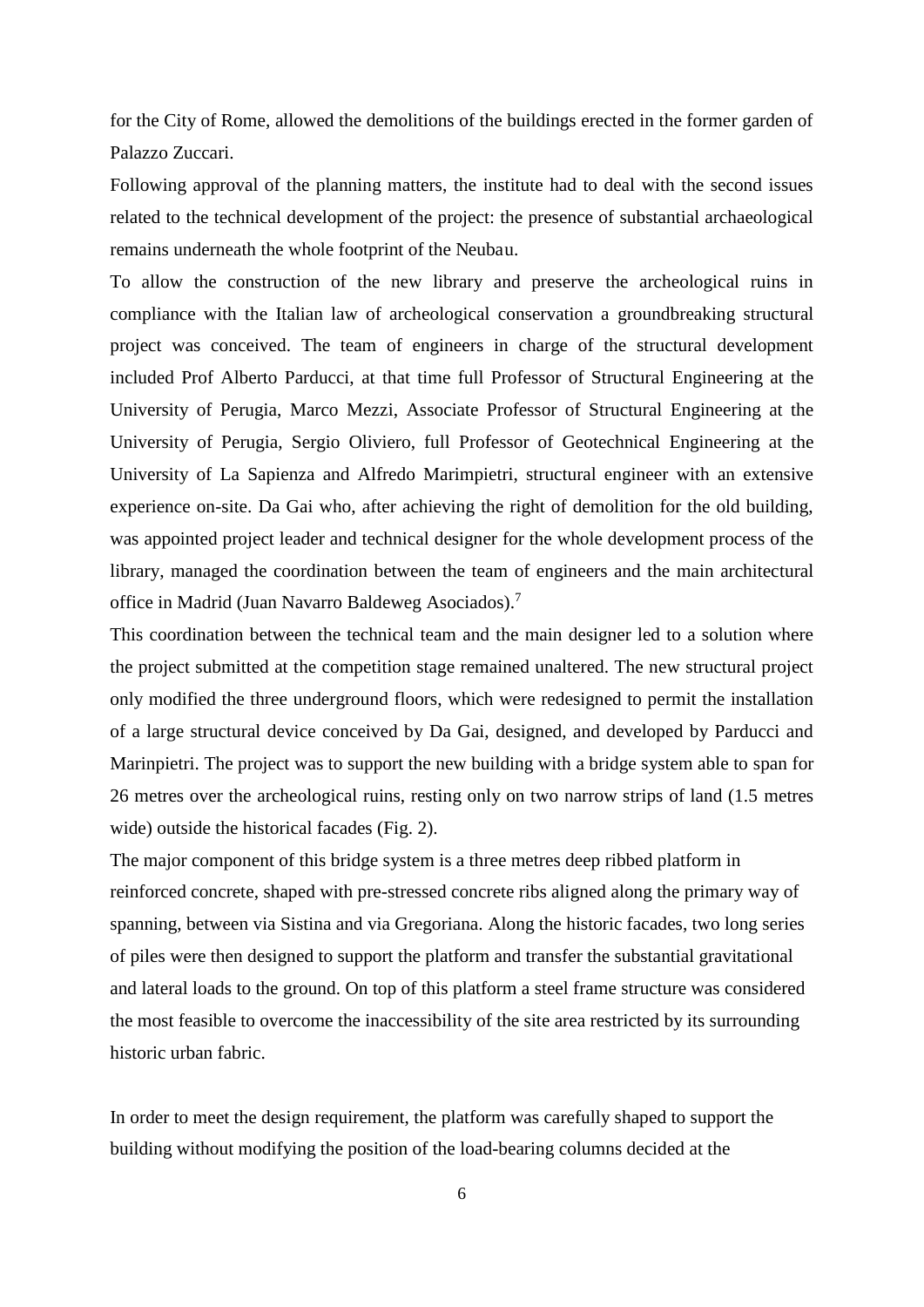competition stage.<sup>8</sup> The result of this approach led to a structural component entirely bespoke and not geometrically rationalized where the ribs were aligned in different directions to meet the scattered columns of the frame above. The platform, which consists in two floor slabs and the concrete walls between them, was conceived with hybrid building techniques to turn this structural object into a direct instrument to investigate the archeological ruins within the building footprint. The slabs were designed with special slots to allow the removal of the soil used initially to support the formwork of the platform. The slots were designed to permit, at the same time, a meticulous stratigraphic archaeological investigation underneath the platform and the assembly of the metal structure above it (Fig. 3). Following the archeological campaign the slots were closed with the use of metal deck finished with a layer of reinforced concrete. This system allowed the slow archeological investigations without interfering with the assembly of the metal frame. This new building strategy will have an impact on future development in historic areas.<sup>9</sup>

#### **The Construction: a craft approach**

Since the beginning of the demolition phase of the old building, it had been evident to the building contractor that the technical requirements of the project would justify the deployment of unconventional construction methods led by a craft approach. The low level of mechanization, the small degree of standardization, and prefabrication of the building components and the use of intense labour for the majority of the work, are the key elements of this construction process.

The main problem faced by the builder was the inaccessibility of the site area, which was restricted by two adjacent historic buildings (Palazzo Zuccari and Palazzo Stroganoff) and by the historical facades. All material – such as debris from demolition, or the casting of concrete for the foundation system, or the metal components for the new structural skeleton, or the glass panel of the glass facade – was put in place with a precise and strict sequence of crane moves. No gap wide enough on the facade was available to provide a quick connection between the interior of the building to the small loading area located outside along via Gregoriana (Fig. 4). Overall, in order to better understand the logistics involved in the construction, it is important to note that during the demolition and reconstruction, different kinds of structures were in place within the original void of the Zuccari garden at the same time. For several years the structure of the old building, the provisional elements that braced the facades during the demolition phases, and portions of the new structure, were all located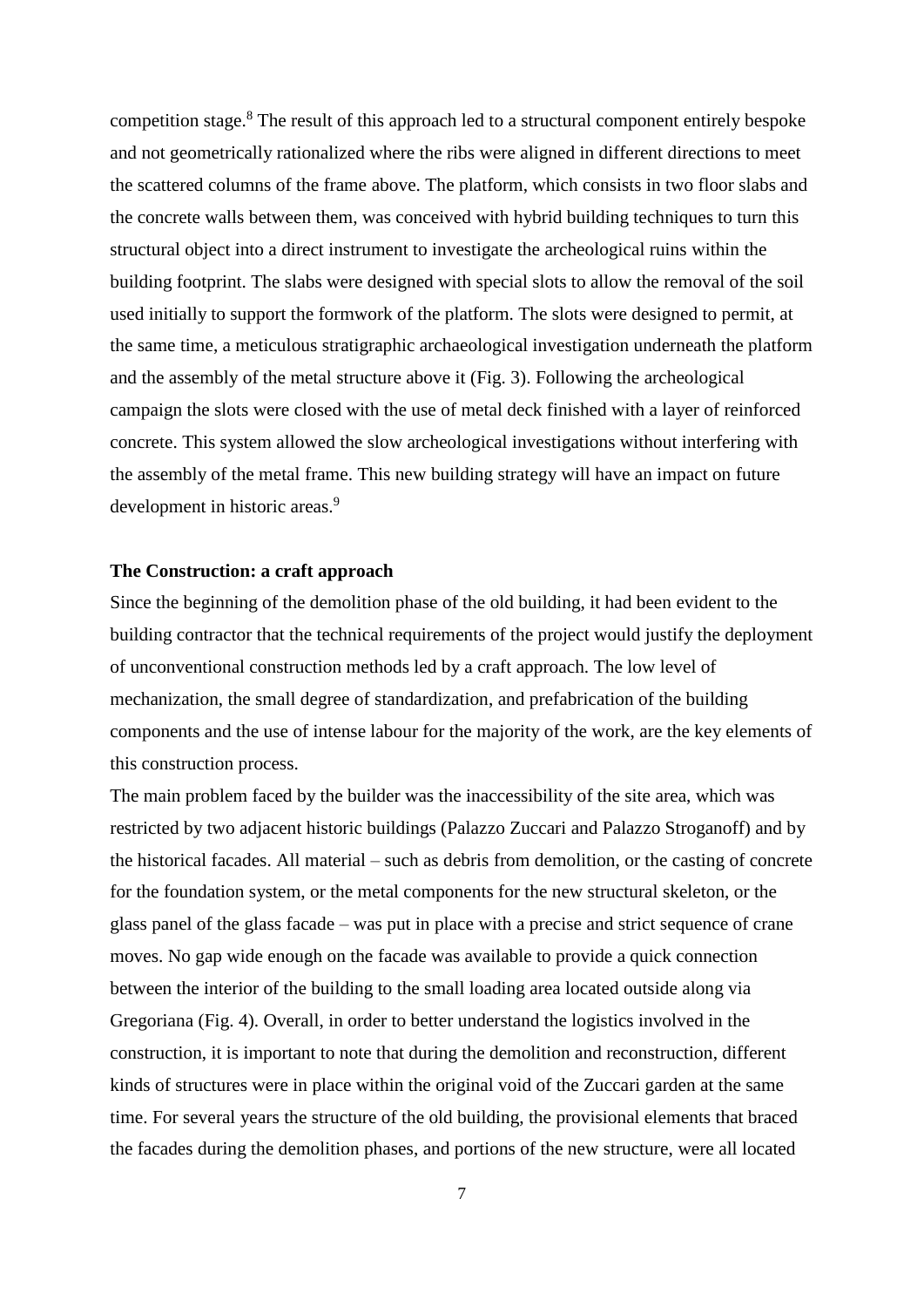within the narrow site. One of the aims, for instance, was to use the skeleton of the Neubau to brace a portion of the historical facade, and in so doing reduce the impact of provisional elements (Fig. 5). The phases of execution did not follow each other in a systematic sequence such a 'demolition before construction', but overlapped chronologically. This means that during the period of construction, some parts of the Neubau contributed substantially to the construction of the new one.

The whole construction process featured many innovations led by solutions to unexpected issues occurred on site. The first detail successfully accomplished on site was the injectionvalve for the steel pipe used to reinforce each micro-pile. Due to a very incoherent stratigraphy on via Gregoriana scattered pockets of gravel interrupt the layers of lime. The gravel compromised the first attempts of cement injections by blocking the holes.

This caused many failing piles, which were used as tests. With an improved return-limiting valve and a new drilling procedure developed by washing the surface of each hole, the construction of the piles along via Gregoriana was completed in six months (Fig. 6).

The most complex phase was the construction of the massive base/bridge in pre-stressed concrete. The construction of this large ribbed slab was managed in two different times: at first workers casted the two supporting wings outside of the building, along both via Gregoriana and via Sistina, while the demolition of the old library was still running. Secondly, the concrete ribs and floors of the platform were built. (Figs 7-8).

Only a craft approach from the builder could guarantee high quality standards when assembling the massive wooden formwork. As noted above, no portions of the structure were precast. The carpenters first assembled the rails, which would hold pre-stressed ribs three metres high; within a month, the entire footprint of the future buildings had been covered by this unique and non-standard formwork. Iron bars were then put in place to erect the thick cages that would reinforce the ribs before casting the material. In order to construct the ribbed slab, the 'craftsmen' of the construction firm were required to extricate themselves from tight spaces, bend bars into dense tangles, assemble timber work in various alignments, and ensure the concrete filled every single space of the formwork, all the while respecting the highest standards of safety. The casting of all the concrete was conducted by transporting small quantities of concrete from the mixer parked on Via Gregoriana, within the construction site, and only through a collecting basket hanging on the crane. To make this phase even slower all the casting must have scheduled during the early hours of the morning before the traffic of the historic centre became a further obstacle for the mixer in order to reach the loading area.